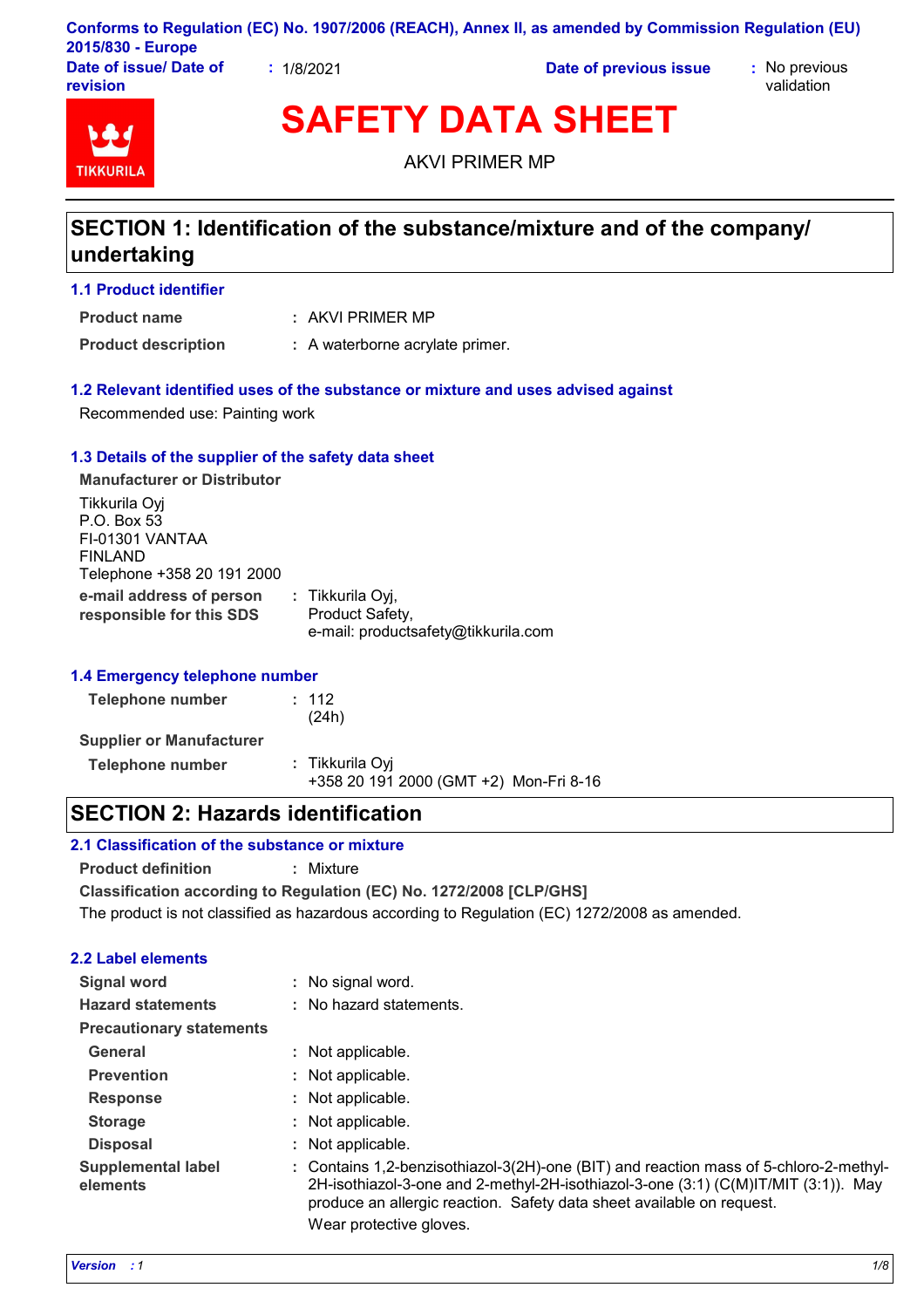| Date of issue/Date of revision | 08.01.2021 | Date of previous issue | No previous<br>validation. | <b>AKVI PRIMER MP</b> |
|--------------------------------|------------|------------------------|----------------------------|-----------------------|
|                                |            |                        |                            |                       |

Warning! Hazardous respirable droplets may be formed when sprayed. Do not breathe spray or mist.

### **Treated articles**

This product contains a biocidal product for the preservation of the product during storage. Contains C(M)IT/MIT (3:1).

### **2.3 Other hazards**

**Other hazards which do : not result in classification** : None known.

### **SECTION 3: Composition/information on ingredients**

|                                                                                                                             |                                                               |               | <b>Classification</b>                                                                                                                                                                                                                                                                               |              |
|-----------------------------------------------------------------------------------------------------------------------------|---------------------------------------------------------------|---------------|-----------------------------------------------------------------------------------------------------------------------------------------------------------------------------------------------------------------------------------------------------------------------------------------------------|--------------|
| <b>Product/ingredient</b><br>name                                                                                           | <b>Identifiers</b>                                            | $\frac{9}{6}$ | <b>Regulation (EC) No.</b><br>1272/2008 [CLP]                                                                                                                                                                                                                                                       | <b>Notes</b> |
| (2-methoxymethylethoxy)propanol                                                                                             | REACH #: 01-2119450011-60<br>EC: 252-104-2<br>CAS: 34590-94-8 | $\leq$ 3      | Not classified.                                                                                                                                                                                                                                                                                     |              |
| 1,2-benzisothiazol-3(2H)-one (BIT)                                                                                          | EC: 220-120-9<br>CAS: 2634-33-5                               | < 0.05        | Acute Tox. 4, H302<br>Skin Irrit. 2, H315<br>Eye Dam. 1, H318<br>Skin Sens. 1, H317<br>Aquatic Acute 1, H400 (M=1)<br>Aquatic Chronic 2, H411                                                                                                                                                       |              |
| reaction mass of 5-chloro-2-methyl-<br>2H-isothiazol-3-one and 2-methyl-<br>2H-isothiazol-3-one (3:1) (C(M)IT/<br>MIT (3:1) | CAS: 55965-84-9<br>Index: 613-167-00-5                        | < 0.0015      | Acute Tox. 3, H301<br>Acute Tox. 2, H310<br>Acute Tox. 2, H330<br>Skin Corr. 1C, H314<br>Eye Dam. 1, H318<br>Skin Sens. 1A, H317<br>Aquatic Acute 1, H400 (M=100)<br>Aquatic Chronic 1, H410 (M=100)<br><b>EUH071</b><br>See Section 16 for the full<br>text of the H statements<br>declared above. |              |

There are no additional ingredients present which, within the current knowledge of the supplier, are classified and contribute to the classification of the substance and hence require reporting in this section.

There are no additional ingredients present which, within the current knowledge of the supplier and in the concentrations applicable, are classified as hazardous to health or the environment, are PBTs or vPvBs or have been assigned a workplace exposure limit and hence require reporting in this section.

Occupational exposure limits, if available, are listed in Section 8.

Notes, if applicable, refer to Notes given in Annex VI of 1272/2008/EC.

## **SECTION 4: First aid measures**

| 4.1 Description of first aid measures |                                                                                                                                                                                                      |
|---------------------------------------|------------------------------------------------------------------------------------------------------------------------------------------------------------------------------------------------------|
| General                               | : In all cases of doubt, or when symptoms persist, seek medical attention. Show this<br>safety data sheet or label to the doctor if possible.                                                        |
| Eye contact                           | : Check for and remove any contact lenses. Immediately flush eyes with plenty of<br>lukewarm water, keeping eyelids open. Continue to rinse for at least 15 minutes.                                 |
| <b>Inhalation</b>                     | : Remove to fresh air.                                                                                                                                                                               |
| <b>Skin contact</b>                   | : Wash skin thoroughly with soap and water or use recognized skin cleanser. Do<br>NOT use solvents or thinners.                                                                                      |
| Ingestion                             | : If accidentally swallowed rinse the mouth with plenty of water (only if the person is<br>conscious). If significant amounts have been swallowed or if symptoms persist,<br>seek medical attention. |

### **4.2 Most important symptoms and effects, both acute and delayed**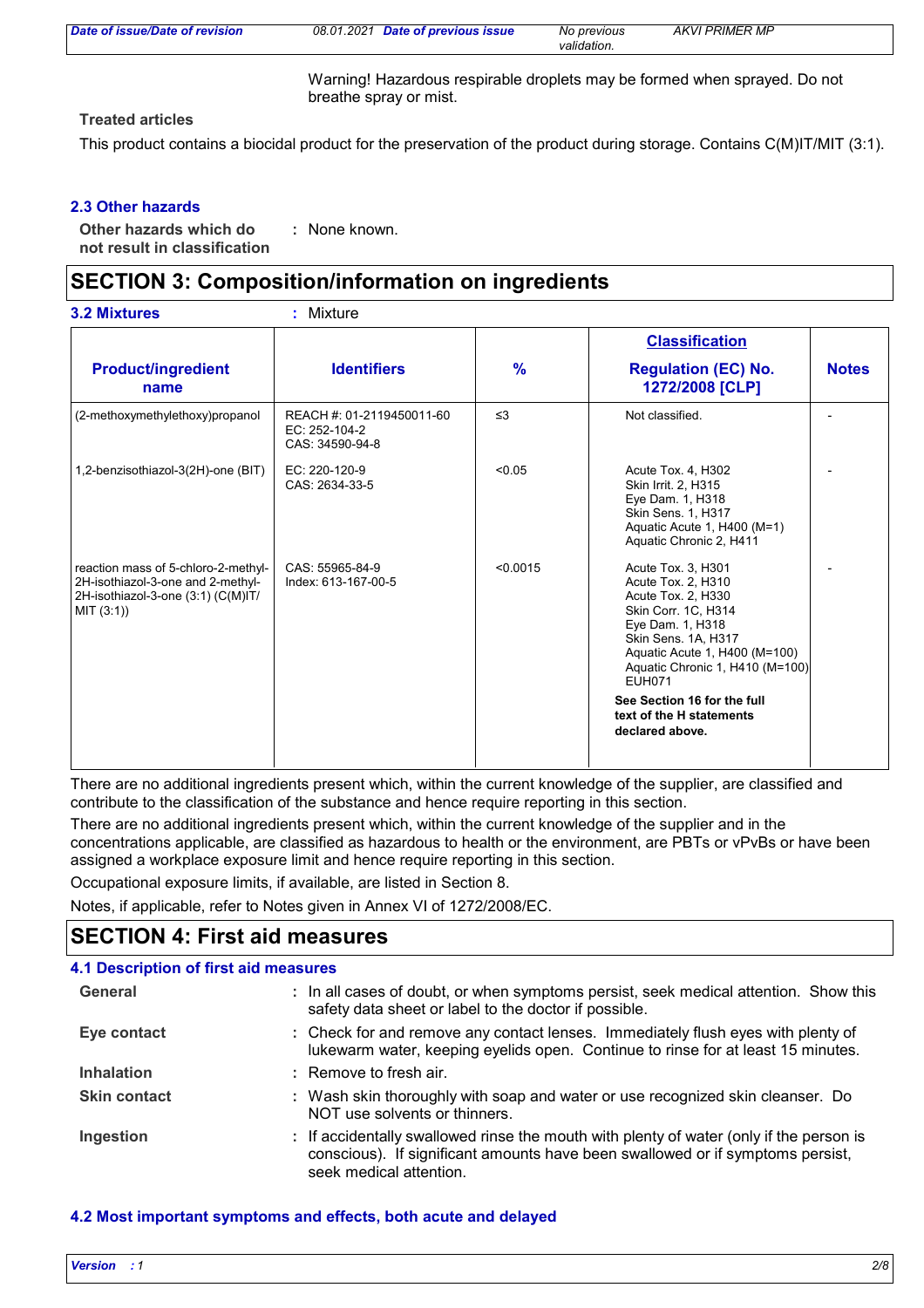| Date of issue/Date of revision | 08.01.2021 Date of previous issue | No previous | <b>AKVI PRIMER MP</b> |
|--------------------------------|-----------------------------------|-------------|-----------------------|
|                                |                                   | validation. |                       |

See Section 11 for more detailed information on health effects and symptoms.

Contains:

1,2-benzisothiazol-3(2H)-one (BIT)

reaction mass of 5-chloro-2-methyl-2H-isothiazol-3-one and 2-methyl-2H-isothiazol-3-one (3:1) (C(M)IT/MIT (3:1)) May produce an allergic reaction.

### **4.3 Indication of any immediate medical attention and special treatment needed**

None.

| <b>SECTION 5: Firefighting measures</b>  |                                                                                                                                                               |  |  |  |
|------------------------------------------|---------------------------------------------------------------------------------------------------------------------------------------------------------------|--|--|--|
| 5.1 Extinguishing media                  |                                                                                                                                                               |  |  |  |
| <b>Suitable extinguishing</b><br>media   | : Use an extinguishing agent suitable for the surrounding fire. Recommended:<br>Alcohol resistant foam, CO <sub>2</sub> , powders or water spray/mist.        |  |  |  |
| Unsuitable extinguishing<br>media        | : Do not use a direct water jet that could spread the fire.                                                                                                   |  |  |  |
|                                          | 5.2 Special hazards arising from the substance or mixture                                                                                                     |  |  |  |
| Hazards from the<br>substance or mixture | : This product is not classified as flammable. Fire will produce dense black smoke.<br>Exposure to decomposition products may cause a health hazard.          |  |  |  |
| <b>Hazardous combustion</b><br>products  | : When exposed to high temperatures, hazardous decomposition products may be<br>produced, such as carbon monoxide and dioxide, smoke, oxides of nitrogen etc. |  |  |  |

#### **5.3 Advice for firefighters**

| Special protective actions<br>for fire-fighters          | Use water spray to keep fire-exposed containers cool. Do not release runoff from<br>fire to drains or watercourses. |
|----------------------------------------------------------|---------------------------------------------------------------------------------------------------------------------|
| <b>Special protective</b><br>equipment for fire-fighters | : Appropriate breathing apparatus may be required.                                                                  |

# **SECTION 6: Accidental release measures**

| <b>6.1 Personal precautions,</b><br>protective equipment and<br>emergency procedures | : Refer to protective measures listed in sections 7 and 8.                                                                                                                                                                                                               |
|--------------------------------------------------------------------------------------|--------------------------------------------------------------------------------------------------------------------------------------------------------------------------------------------------------------------------------------------------------------------------|
| <b>6.2 Environmental</b><br>precautions                                              | : Do not allow to enter drains, water courses or soil.                                                                                                                                                                                                                   |
| 6.3 Methods and materials<br>for containment and<br>cleaning up                      | : Contain and collect spillage with non-combustible, absorbent material e.g. sand,<br>earth, vermiculite or diatomaceous earth and place in container for disposal<br>according to local regulations. Preferably clean with water or detergent. Avoid using<br>solvents. |
| 6.4 Reference to other<br><b>sections</b>                                            | : See Section 1 for emergency contact information.<br>See Section 13 for additional waste treatment information.                                                                                                                                                         |

# **SECTION 7: Handling and storage**

| 7.1 Precautions for safe | : Skin contact with the product and exposure to spray mist and vapor should be      |
|--------------------------|-------------------------------------------------------------------------------------|
| handling                 | avoided. Avoid contact with skin and eyes. Avoid inhalation of dust from sanding.   |
|                          | See Section 8 for information on appropriate personal protective equipment. Eating, |
|                          | drinking and smoking should be prohibited in areas where this material is handled   |
|                          | and stored. Wash hands before breaks and immediately after handling the product.    |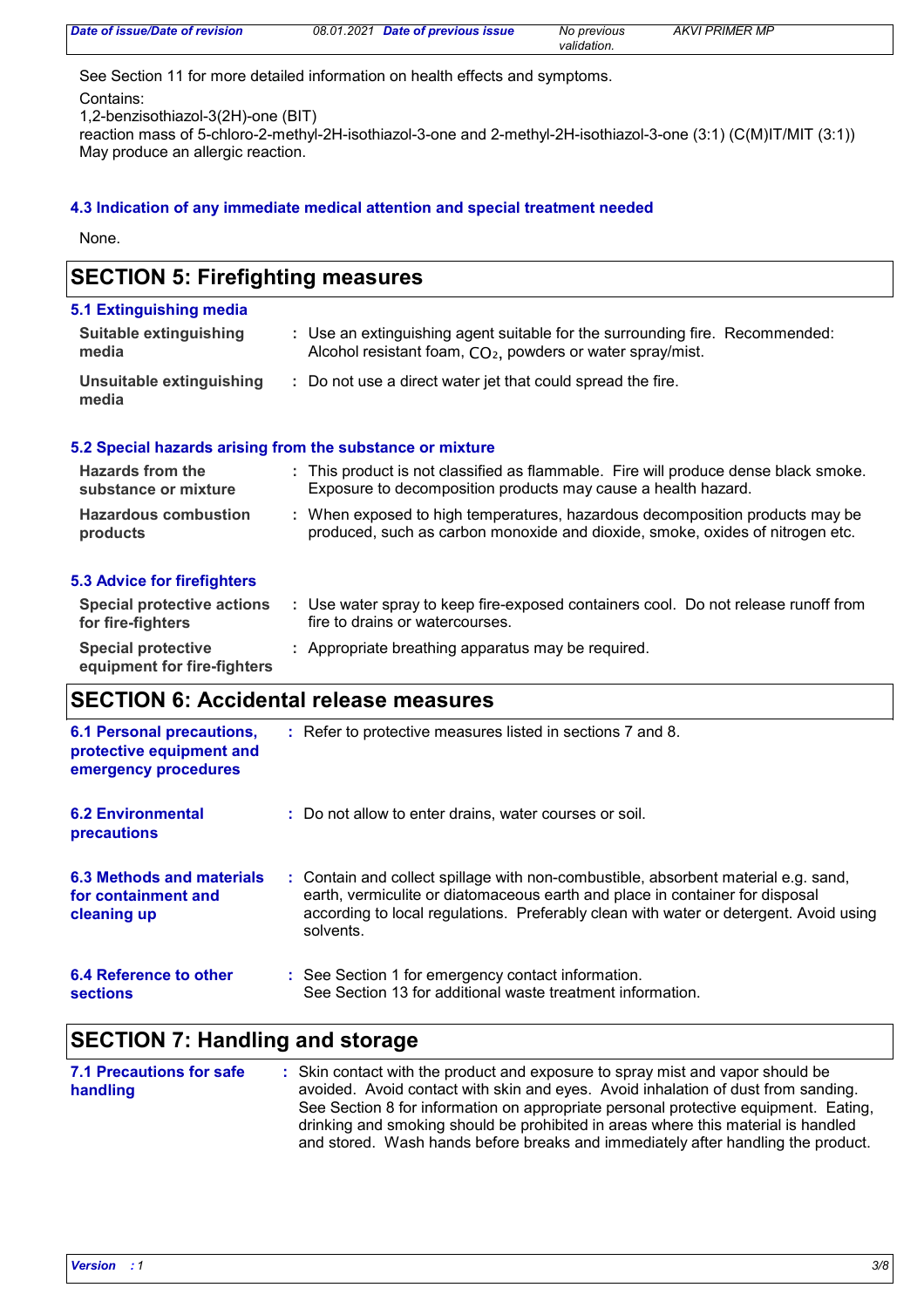| Date of issue/Date of revision                                         | 08.01.2021 Date of previous issue<br>No previous<br><b>AKVI PRIMER MP</b><br>validation.                                                                                                                                                                                                                                                                                                                                                               |
|------------------------------------------------------------------------|--------------------------------------------------------------------------------------------------------------------------------------------------------------------------------------------------------------------------------------------------------------------------------------------------------------------------------------------------------------------------------------------------------------------------------------------------------|
| 7.2 Conditions for safe<br>storage, including any<br>incompatibilities | : Store away from direct sunlight in a dry, cool and well-ventilated area, away from<br>incompatible materials (see Section 10). Keep container tightly closed. Containers<br>that have been opened must be carefully resealed and kept upright to prevent<br>leakage. Do not store in unlabeled containers. Recommended storage temperature<br>is $+5^{\circ}$ C $+25^{\circ}$ C. Do not allow to freeze. Store in accordance with local regulations. |
| 7.3 Specific end use(s)                                                | None.                                                                                                                                                                                                                                                                                                                                                                                                                                                  |

# **SECTION 8: Exposure controls/personal protection**

#### **8.1 Control parameters**

#### **Occupational exposure limits**

| <b>Product/ingredient name</b>   | <b>Exposure limit values</b>                                                                                                                                                    |
|----------------------------------|---------------------------------------------------------------------------------------------------------------------------------------------------------------------------------|
| (2-methoxymethylethoxy) propanol | EU OEL (Europe, 10/2019). Absorbed through skin. Notes: list<br>of indicative occupational exposure limit values<br>TWA: 50 ppm 8 hours.<br>TWA: 308 mg/m <sup>3</sup> 8 hours. |

**Recommended monitoring**  If this product contains ingredients with exposure limits, personal, workplace **: procedures** atmosphere or biological monitoring may be required to determine the effectiveness of the ventilation or other control measures and/or the necessity to use respiratory protective equipment.

#### **DNELs/DMELs**

No DNELs/DMELs available.

**PNECs**

No PNECs available.

### **8.2 Exposure controls**

### **Appropriate engineering controls**

Provide adequate ventilation. Comply with the health and safety at work laws.

### **Individual protection measures**

| <b>Eye/face protection</b>    | : Safety eyewear should be used when there is a likelihood of exposure. Use safety<br>eyewear (EN166), especially during spray-application.                                                                                                                                                                                                                                                |
|-------------------------------|--------------------------------------------------------------------------------------------------------------------------------------------------------------------------------------------------------------------------------------------------------------------------------------------------------------------------------------------------------------------------------------------|
| <b>Hand protection</b>        | : Wear protective gloves. Gloves should be replaced regularly and if there is any<br>sign of damage to the glove material. The instructions and information provided by<br>the glove manufacturer on use, storage, maintenance and replacement must be<br>followed.<br>Recommended glove material (EN374):<br>> 8 hours (breakthrough time): nitrile rubber<br>Not recommended: PVA gloves |
| <b>Skin protection</b>        | : Wear appropriate personal protective clothing to prevent skin contact.                                                                                                                                                                                                                                                                                                                   |
| <b>Respiratory protection</b> | : If ventilation during spray-application is inadequate, use respirators with<br>combination filter AP, gas/dust filter (EN405:2001). Wear a respirator with type P2<br>filter during sanding (EN149:2001). Be sure to use an approved/certified respirator<br>or equivalent. Check that mask fits tightly and change filter regularly.                                                    |

## **SECTION 9: Physical and chemical properties**

### **9.1 Information on basic physical and chemical properties**

| Appearance                   |                                                          |
|------------------------------|----------------------------------------------------------|
| <b>Physical state</b>        | $:$ Liquid.                                              |
| Color                        | : White.                                                 |
| Odor                         | : Mild.                                                  |
| <b>Odor threshold</b>        | : Not relevant for the hazard assessment of the product. |
| рH                           | : Not relevant for the hazard assessment of the product. |
| Melting point/freezing point | : Not available.                                         |
|                              |                                                          |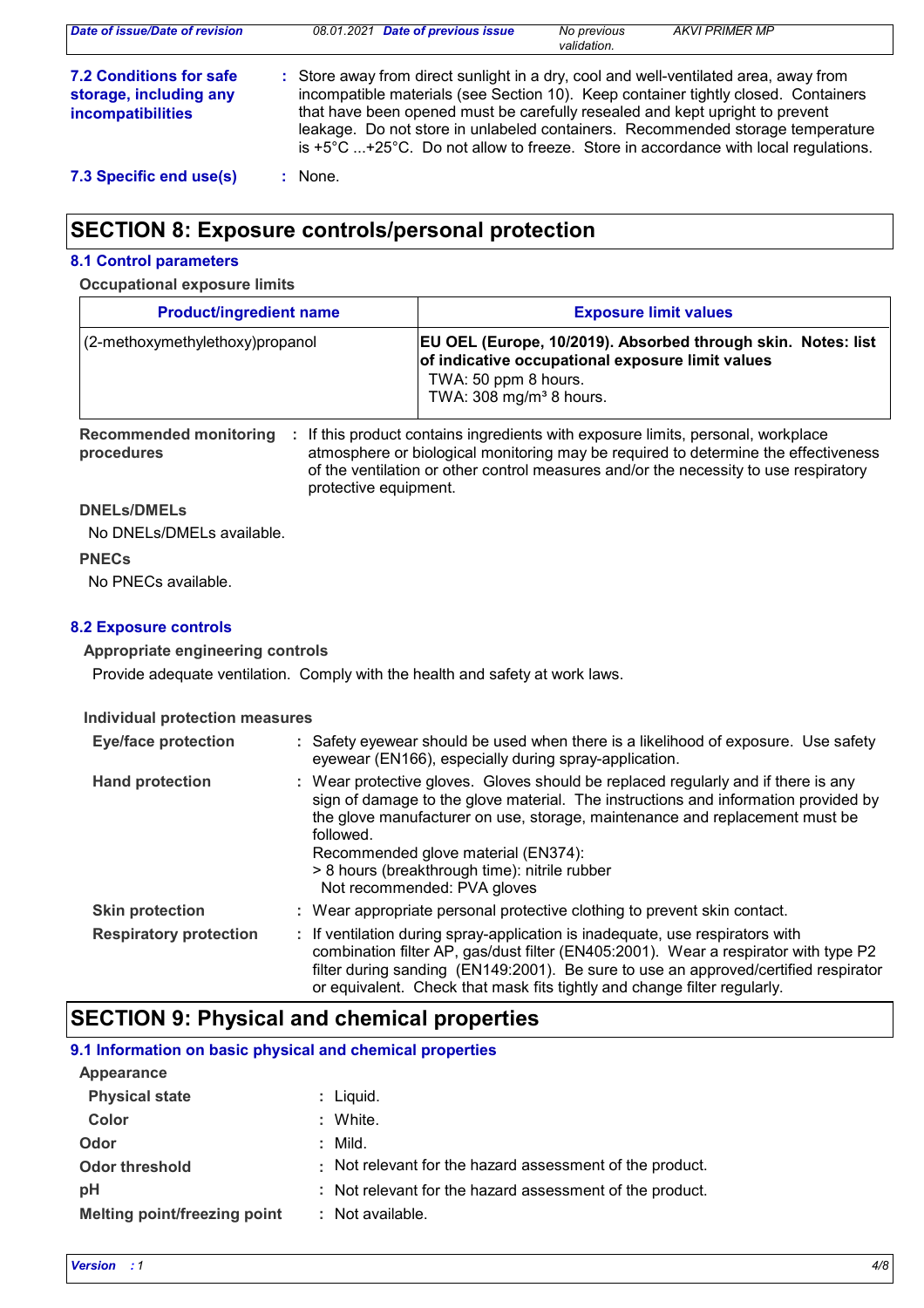| Date of issue/Date of revision                                     | 08.01.2021 Date of previous issue                          | No previous<br>validation. | <b>AKVI PRIMER MP</b> |  |
|--------------------------------------------------------------------|------------------------------------------------------------|----------------------------|-----------------------|--|
| Initial boiling point and<br>boiling range                         | : Not available.                                           |                            |                       |  |
| <b>Flash point</b>                                                 | $: >100^{\circ}$ C                                         |                            |                       |  |
| <b>Evaporation rate</b><br>Flammability (solid, gas)               | : Not available.<br>: Not applicable. Product is a liquid. |                            |                       |  |
| Upper/lower flammability or<br>explosive limits                    | : Not available.                                           |                            |                       |  |
| Vapor pressure                                                     | : Not available.                                           |                            |                       |  |
| <b>Vapor density</b>                                               | : Not available.                                           |                            |                       |  |
| <b>Density</b>                                                     | : $1.45$ g/cm <sup>3</sup>                                 |                            |                       |  |
| Solubility(ies)                                                    | Miscible in water.                                         |                            |                       |  |
| <b>Partition coefficient: n-octanol/ : Not available.</b><br>water |                                                            |                            |                       |  |
| <b>Auto-ignition temperature</b>                                   | : Not available.                                           |                            |                       |  |
| Decomposition temperature                                          | : Not relevant for the hazard assessment of the product.   |                            |                       |  |
| <b>Viscosity</b>                                                   | : Not relevant for the hazard assessment of the product.   |                            |                       |  |
| <b>Explosive properties</b>                                        | : No explosive ingredients present.                        |                            |                       |  |
| <b>Oxidizing properties</b>                                        | : No oxidizing ingredients present.                        |                            |                       |  |
|                                                                    |                                                            |                            |                       |  |

#### **9.2 Other information**

 $\mathsf{r}$ 

No additional information.

| <b>SECTION 10: Stability and reactivity</b>     |                                                                                                                                                               |  |
|-------------------------------------------------|---------------------------------------------------------------------------------------------------------------------------------------------------------------|--|
| <b>10.1 Reactivity</b>                          | $\therefore$ See Section 10.5.                                                                                                                                |  |
| <b>10.2 Chemical stability</b>                  | : Stable under recommended storage and handling conditions (see Section 7).                                                                                   |  |
| 10.3 Possibility of<br>hazardous reactions      | : Under normal conditions of storage and use, hazardous reactions will not occur.                                                                             |  |
| <b>10.4 Conditions to avoid</b>                 | : Avoid extreme heat and freezing.                                                                                                                            |  |
| 10.5 Incompatible materials                     | : Keep away from the following materials to prevent strong exothermic reactions:<br>oxidizing agents<br>strong acids<br>strong alkalis                        |  |
| <b>10.6 Hazardous</b><br>decomposition products | : When exposed to high temperatures, hazardous decomposition products may be<br>produced, such as carbon monoxide and dioxide, smoke, oxides of nitrogen etc. |  |

### **SECTION 11: Toxicological information**

#### **11.1 Information on toxicological effects**

There is no testdata available on the product itself.

The product is not classified as hazardous according to Regulation (EC) 1272/2008 as amended.

Long term exposure to spray mist may produce respiratory tract irritation. Prolonged or repeated contact can defat the skin and lead to irritation, cracking and/or dermatitis.

**Acute toxicity**

Not classified.

**Irritation/Corrosion**

Not classified.

**Sensitization**

Not classified.

The product contains sensitizing substances mentioned in sections 2 and 3.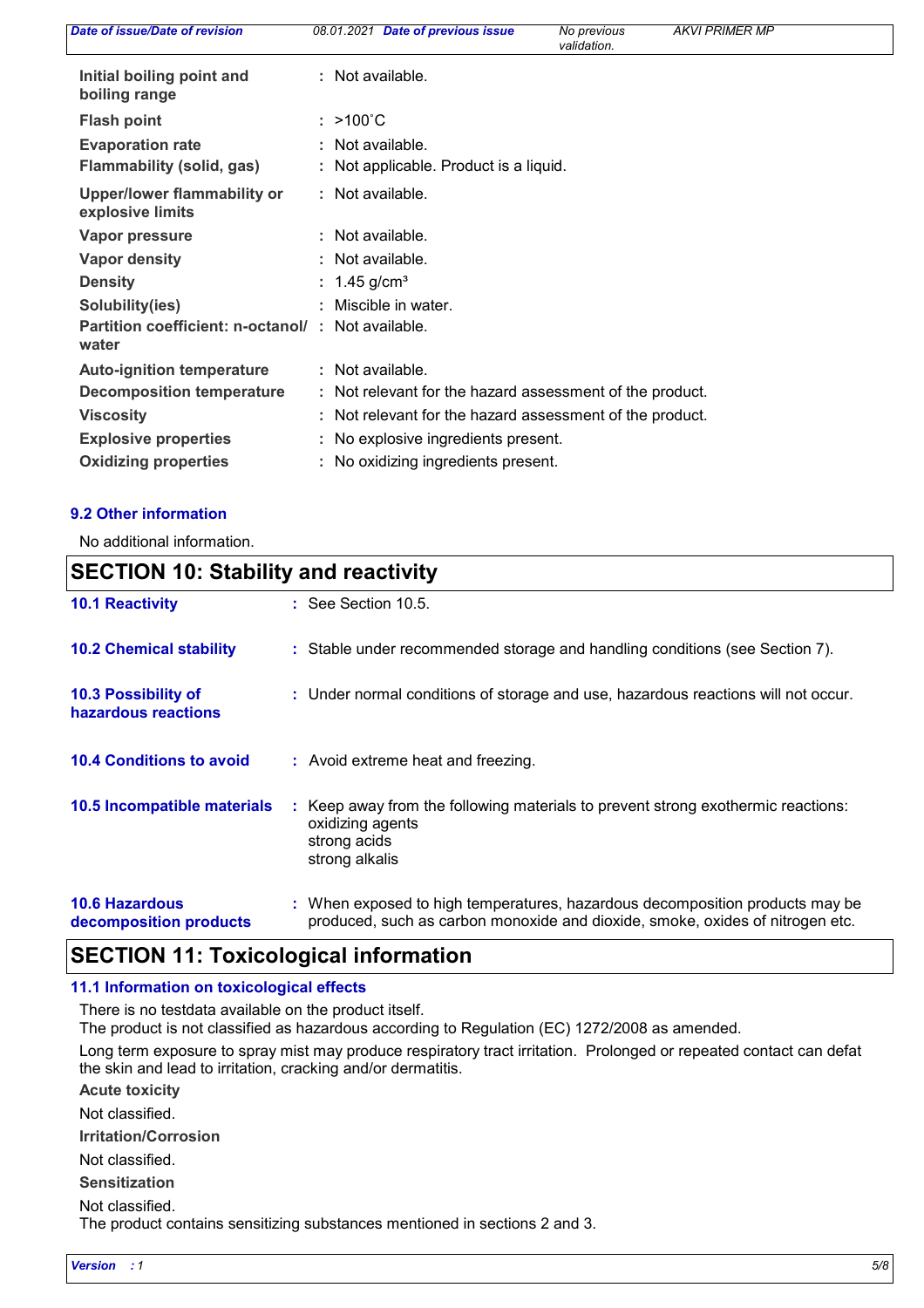*validation.*

**Carcinogenicity Mutagenicity Teratogenicity Reproductive toxicity Specific target organ toxicity (single exposure) Specific target organ toxicity (repeated exposure) Aspiration hazard** Not classified. Not classified. Not classified. Not classified. Not classified. Not classified. Not classified.

### **SECTION 12: Ecological information**

Ecological testing has not been conducted on this product. Do not allow to enter drains, water courses or soil.

The product is not classified as environmentally hazardous according to Regulation (EC) 1272/2008.

### **12.1 Toxicity**

| <b>Product/ingredient name</b>         | <b>Result</b>        | <b>Species</b>               | <b>Exposure</b> |
|----------------------------------------|----------------------|------------------------------|-----------------|
| 1,2-benzisothiazol-3(2H)-<br>one (BIT) | Acute EC50 0.36 mg/l | Algae - Skeletonema costatum | $ 72$ hours     |
|                                        | Acute LC50 0.74 mg/l | Fish                         | 96 hours        |

#### **12.2 Persistence and degradability**

| <b>Product/ingredient name</b>                                                                                                    | <b>Aquatic half-life</b> | <b>Photolysis</b> | Biodegradability |
|-----------------------------------------------------------------------------------------------------------------------------------|--------------------------|-------------------|------------------|
| reaction mass of 5-chloro-<br> 2-methyl-2H-isothiazol-<br>3-one and 2-methyl-2H-<br>$isothiazol-3-one(3:1)(C(M))$<br> IT/MIT(3:1) |                          |                   | l Readilv        |

#### **12.3 Bioaccumulative potential**

| <b>Product/ingredient name</b>           | $\mathsf{LogP}_\mathsf{ow}$ | <b>Bioconcentration factor</b><br><b>IBCF1</b> | <b>Potential</b> |
|------------------------------------------|-----------------------------|------------------------------------------------|------------------|
| $(2$ -methoxymethylethoxy)<br>  propanol | 0.004                       |                                                | low              |

### **12.4 Mobility in soil**

| Soil/water partition<br>coefficient $(K_{oc})$ | : Not available. |
|------------------------------------------------|------------------|
| <b>Mobility</b>                                | : Not available. |

### **12.5 Results of PBT and vPvB assessment**

This mixture does not contain any substances that are assessed to be a PBT or a vPvB.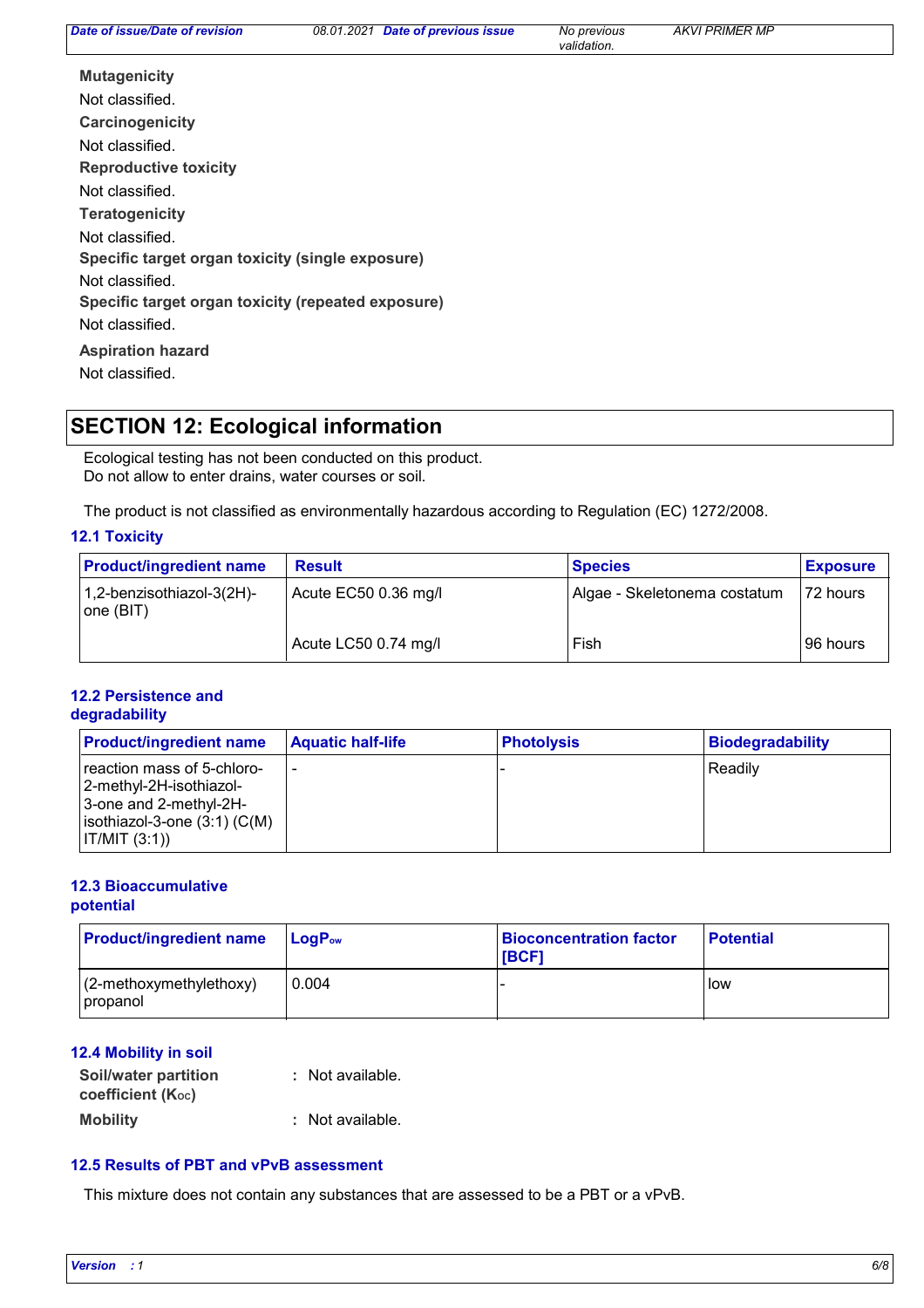*Date of previous issue No previous AKVI PRIMER MP*

*validation.*

**12.6 Other adverse effects :** Not available.

### **SECTION 13: Disposal considerations**

### **13.1 Waste treatment methods**

- **Product**
	- **Methods of disposal :**

Gather residues into waste containers. Liquid residue must not be emptied into drains or sewage system, but handled in accordance with national regulations. Product residues should be left at special companies which have permission for gathering this kind of wastes.

**European waste catalogue (EWC)**

| Waste code                     | <b>Waste designation</b>                                                          |  |
|--------------------------------|-----------------------------------------------------------------------------------|--|
| $1080111*$<br>$ 080112\rangle$ | waste paint and varnish containing organic solvents or other hazardous substances |  |
|                                | waste paint and varnish other than those mentioned in 08 01 11                    |  |

If this product is mixed with other wastes, the original waste product code may no longer apply and the appropriate code should be assigned. For further information, contact your local waste authority.

### **Packaging**

| <b>Methods of disposal</b> | : Empty packaging should be recycled or disposed of in accordance with national |  |
|----------------------------|---------------------------------------------------------------------------------|--|
|                            | requlations.                                                                    |  |

**Special precautions :** No additional information.

### **SECTION 14: Transport information**

This product is not regulated for carriage according to ADR/RID, IMDG, IATA.

|                                           | <b>ADR/RID</b> | <b>IMDG</b>    | <b>IATA</b>    |
|-------------------------------------------|----------------|----------------|----------------|
| 14.1 UN number                            | Not regulated. | Not regulated. | Not regulated. |
| 14.2 UN proper<br>shipping name           | -              |                |                |
| <b>14.3 Transport</b><br>hazard class(es) |                |                |                |
| 14.4 Packing<br>group                     |                | ۰              |                |
| 14.5<br><b>Environmental</b><br>hazards   | No.            | No.            | No.            |

```
14.6 Special precautions for : Transport within user's premises: always transport in closed containers that are
user
                                 upright and secure. Ensure that persons transporting the product know what to do in 
                                 the event of an accident or spillage.
```

| <b>14.7 Transport in bulk</b> | : Not available. |
|-------------------------------|------------------|
| according to IMO              |                  |
| <b>instruments</b>            |                  |

### **SECTION 15: Regulatory information**

### **15.1 Safety, health and environmental regulations/legislation specific for the substance or mixture**

**EU Regulation (EC) No. 1907/2006 (REACH)**

**Other EU regulations**

- **Europe inventory :** Not determined.
- **VOC Directive :** This product is in scope of Directive 2004/42/CE.